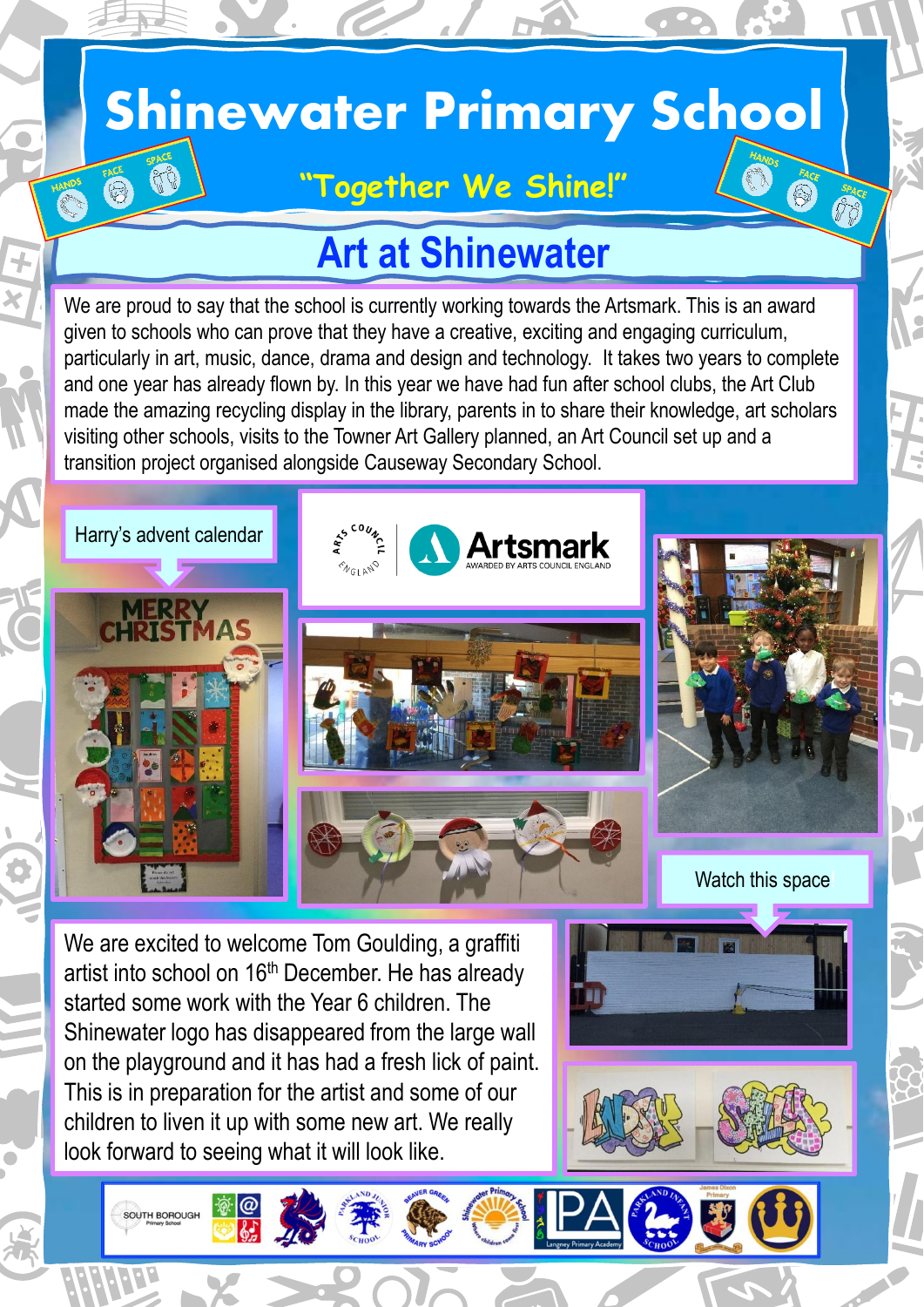## **Community Information…**

 $\frac{1}{2}$ The Towner Art gallery is situated next to the Congress Theatre near Eastbourne seafront. It offers displays of artwork by different national, international and local artists, a café, gift shop and a cinema. There are often sessions run specifically for children in the holidays and for local schools. Have a look at their website and sign up for their newsletter to hear about all upcoming events.

[www.townereastbourne.org.uk/sign-up](Newsletter 11.pptx)

## You are not alone

**Holding** 

# **PARENT SUPPORT**

ith their mental health? You are not alone in us for our friendly parent suppor

oroup where we offer a safe non-judgmental, confidential space for you to come together, be supported. share and chat with like-minded people Everybody is welcome

Every Wednesdav 9.30AM - 12.30PM Langney Community Library, Langney Shopping Centre, Eastbourne **BN237RT** 

@EastbourneHoldingSpace

Please get in touch for more infor 07922851207 contact@holdingspace.org.uk

www.holdingspace.org.uk



## Langney Library

Langney Community Library in the Shopping Centre is reopening from, Wednesday 2<sup>nd</sup> December, and will be open on Wednesday afternoons from 1pm – 5pm so that local families can visit the library after school. The library is also open: Tuesday, Thursday and Saturdays 10am – 1pm. The volunteers will look to extend opening hours at some time in the new year. Please make use of this fabulous free facility.

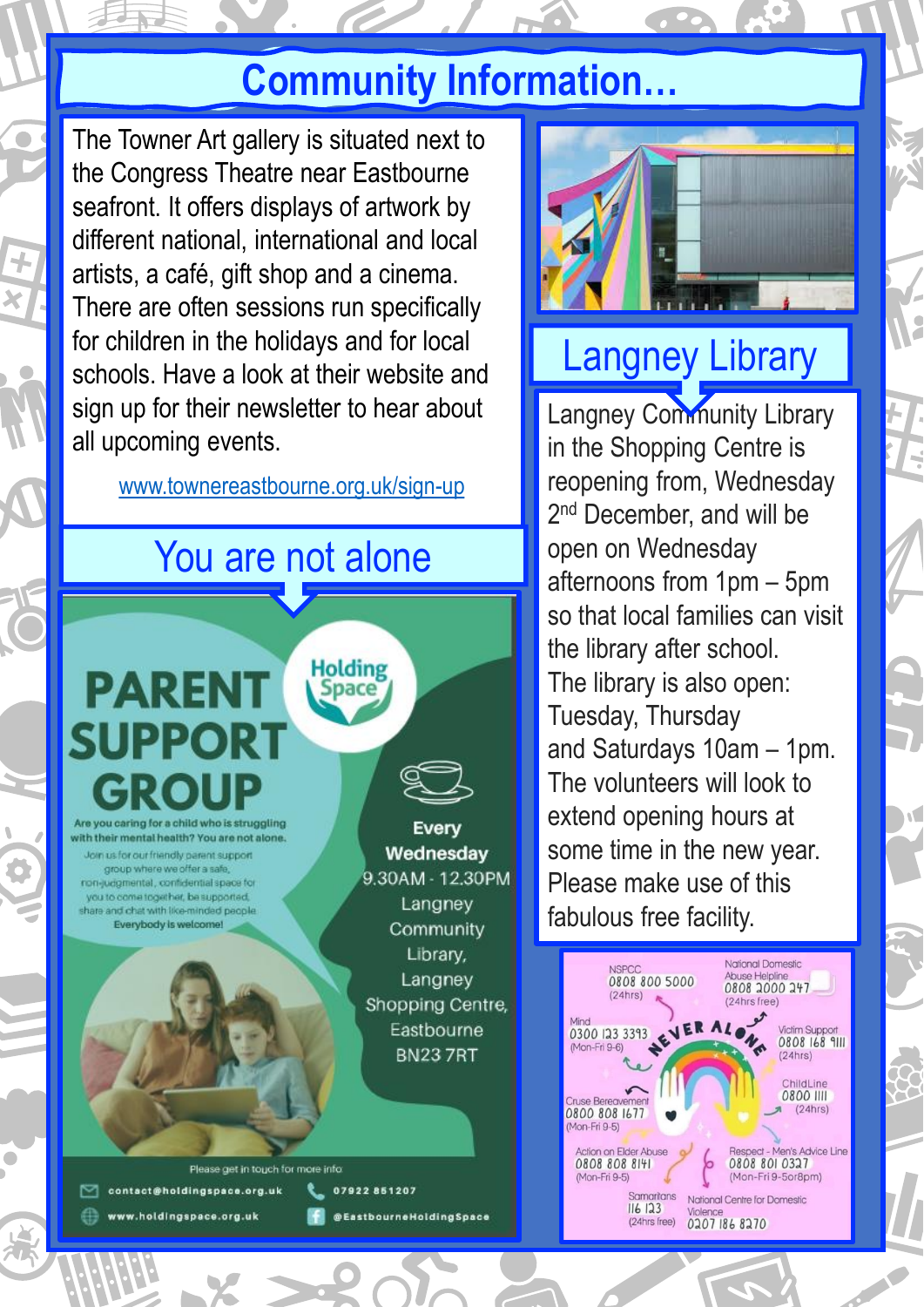## **Acceptable Use Policies…**

Mrs Boddy and her digital leaders have been which Boddy and not digital readers have been all children in the school. An Acceptable Use Be Policy is an important document which governs pupils' use of the internet at school and when working at home. It promotes safe and responsible use of the internet. The digital leaders decided to create Policies that were tailored to year groups as they felt the content would need to **Online** be different for the varying ages of children. Therefore, there are 3 different policies for EYFS, KS1/ LKS2 and UKS2. KS1 & Lower KS2 tay Safe Online! will keen my your technology. personal information **SPONSIBILIT** and nasswords must respect the school's equipment T use will websites and mouters for search envines anvone without  $B$   $D$   $C$  $F$  may before using with others.

earch eng

You have a

new

Always be kind. Never cyberbully! I will be polite and responsible when I communicate

We respect evervone!

**FYFS** 

Stau Safe

I I only go online with a grown up

3 I keep information about me safe

I tell a grown up if something online makes me unhappy

2 I am kind online

l will not use strong language, aggressive or innapropriate language

 $888888$ Always think before posting a picture or video.

I will be aware of 'stranger danger' when I am communicating on-line

Upper KS2

To make them more meaningful the policies also have a poster to reinforce the content. Children are discussing these in their Computing sessions and we will send them home for you to see.